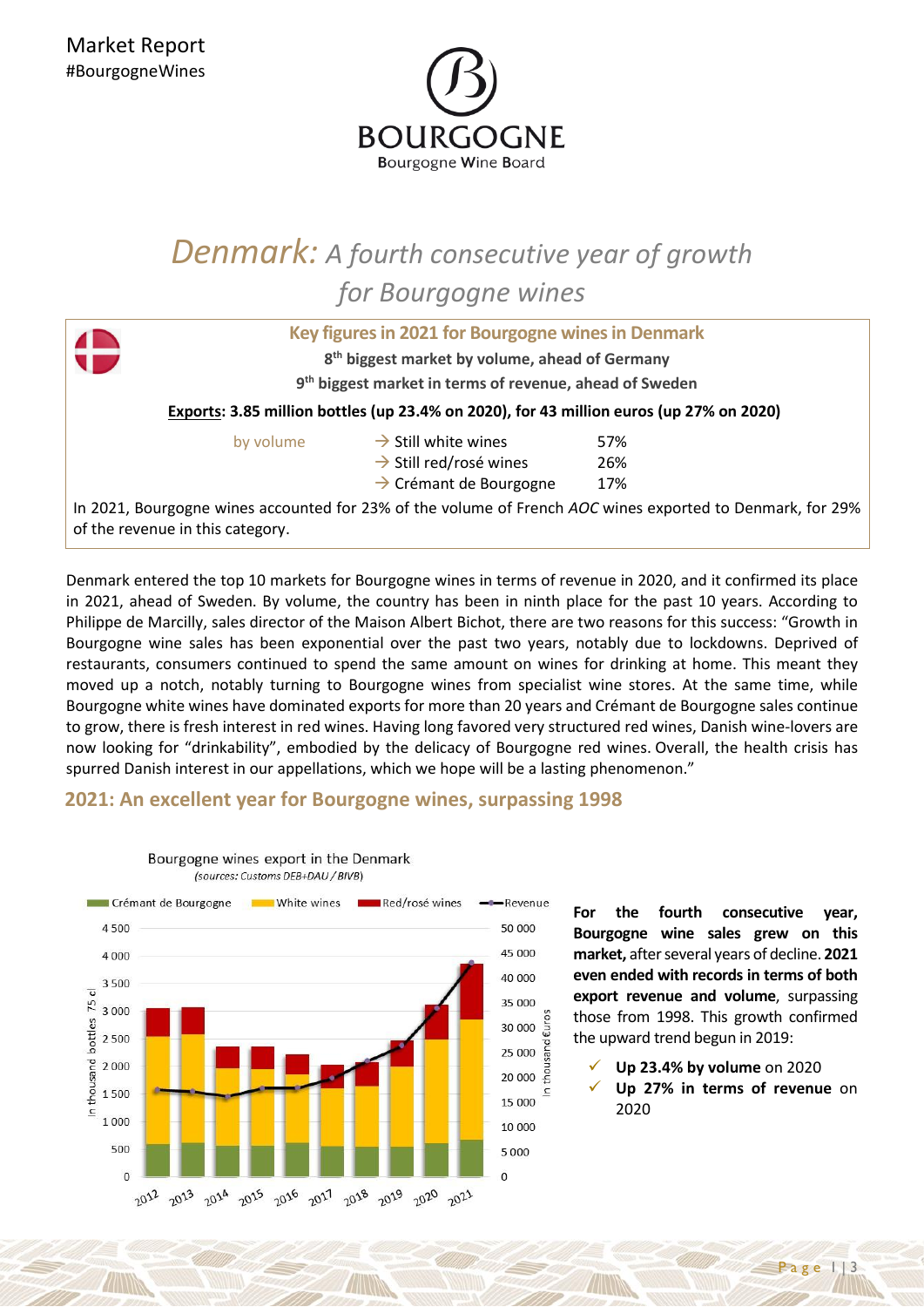

In 2021, Bourgogne wines posted the strongest growth by volume of all still French wines, with an increase of the equivalent of 732,000 bottles on 2020. Revenue was also up by 9.2 million euros on 2020.

For the second consecutive year, Crémant de Bourgogne showed the best growth among French sparkling wines (excluding Champagne), with volume sales up by 65,000 bottles on 2020 and revenue up by 296,000 euros.

## **Bourgogne white wines account for the majority of sales in Denmark**



**Bourgogne white wines accounted for the bulk of the volume exported to Denmark** (*see graphic page 1*). Growth in exports over the past two decades has been mainly concentrated on whites, **which reached 57% of the volume shipped in 2021**. This is the equivalent of 2.2 million bottles (up 15.9% on 2020), for 20.4 million euros (up 21.4% on 2020).

This upsurge can be explained strong performance of three groups of appellations:

- ✓ **The four Chablis appellations** occupied the top spot by volume in 2021, accounting for 38% of Bourgogne white wines exported. They showed strong performance, up 20.3% by volume and 23.7% in terms of revenue, compared to 2019.
- ✓ *Régionale* **Bourgogne** wines (including Bourgogne plus geographical denomination) accounted for 33% of the volume of Bourgogne white wines exported to this market, also showing strong growth in 2021, up 29.4% by volume and 28.5% in revenue compared to 2020.
- ✓ *Régionale* **Mâcon** wines (including Mâcon plus geographical denomination and Mâcon-Villages) were in third place by volume in 2021, with 12% of Bourgogne white wine export volumes. They enjoyed excellent growth, up 51.8% by volume and 38.2% in terms of revenue compared to 2020.

 $Page 2$